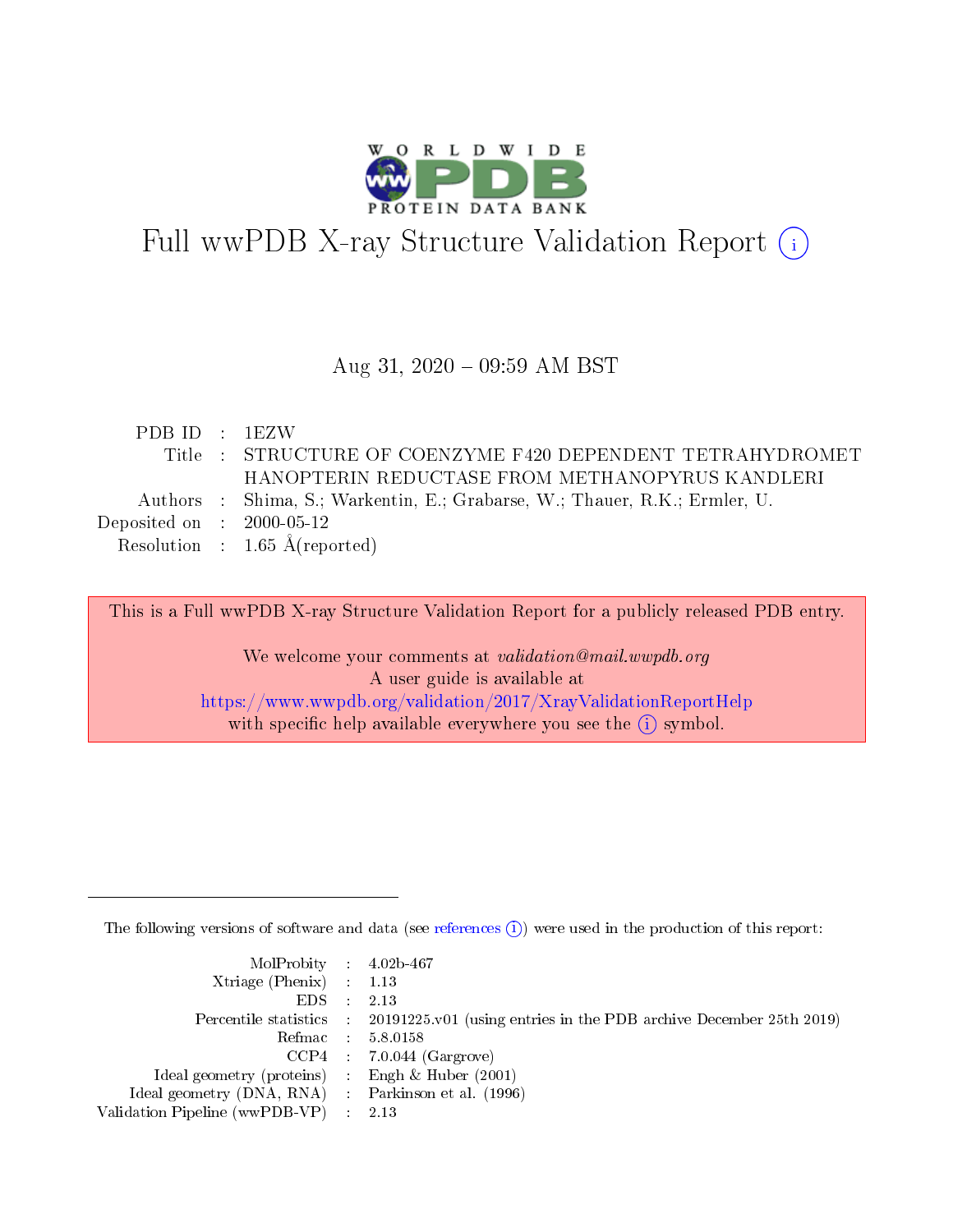# 1 [O](https://www.wwpdb.org/validation/2017/XrayValidationReportHelp#overall_quality)verall quality at a glance  $(i)$

The following experimental techniques were used to determine the structure: X-RAY DIFFRACTION

The reported resolution of this entry is 1.65 Å.

Percentile scores (ranging between 0-100) for global validation metrics of the entry are shown in the following graphic. The table shows the number of entries on which the scores are based.



| Metric                | Whole archive<br>$(\#\mathrm{Entries})$ | Similar resolution<br>$(\#\text{Entries},\,\text{resolution}\,\,\text{range}(\textup{\AA}))$ |
|-----------------------|-----------------------------------------|----------------------------------------------------------------------------------------------|
| $R_{free}$            | 130704                                  | $1827(1.66-1.66)$                                                                            |
| Clashscore            | 141614                                  | $1931(1.66-1.66)$                                                                            |
| Ramachandran outliers | 138981                                  | $1891(1.66-1.66)$                                                                            |
| Sidechain outliers    | 138945                                  | 1891 (1.66-1.66)                                                                             |
| RSRZ outliers         | 127900                                  | 1791 (1.66-1.66)                                                                             |

The table below summarises the geometric issues observed across the polymeric chains and their fit to the electron density. The red, orange, yellow and green segments on the lower bar indicate the fraction of residues that contain outliers for  $>=3, 2, 1$  and 0 types of geometric quality criteria respectively. A grey segment represents the fraction of residues that are not modelled. The numeric value for each fraction is indicated below the corresponding segment, with a dot representing fractions  $\epsilon=5\%$  The upper red bar (where present) indicates the fraction of residues that have poor fit to the electron density. The numeric value is given above the bar.

| Mol | $\cap$ hain | Length | Quality of chain |     |                  |
|-----|-------------|--------|------------------|-----|------------------|
|     |             |        | 8%               |     |                  |
|     |             | 349    | 77%              | 22% | $\bullet\bullet$ |

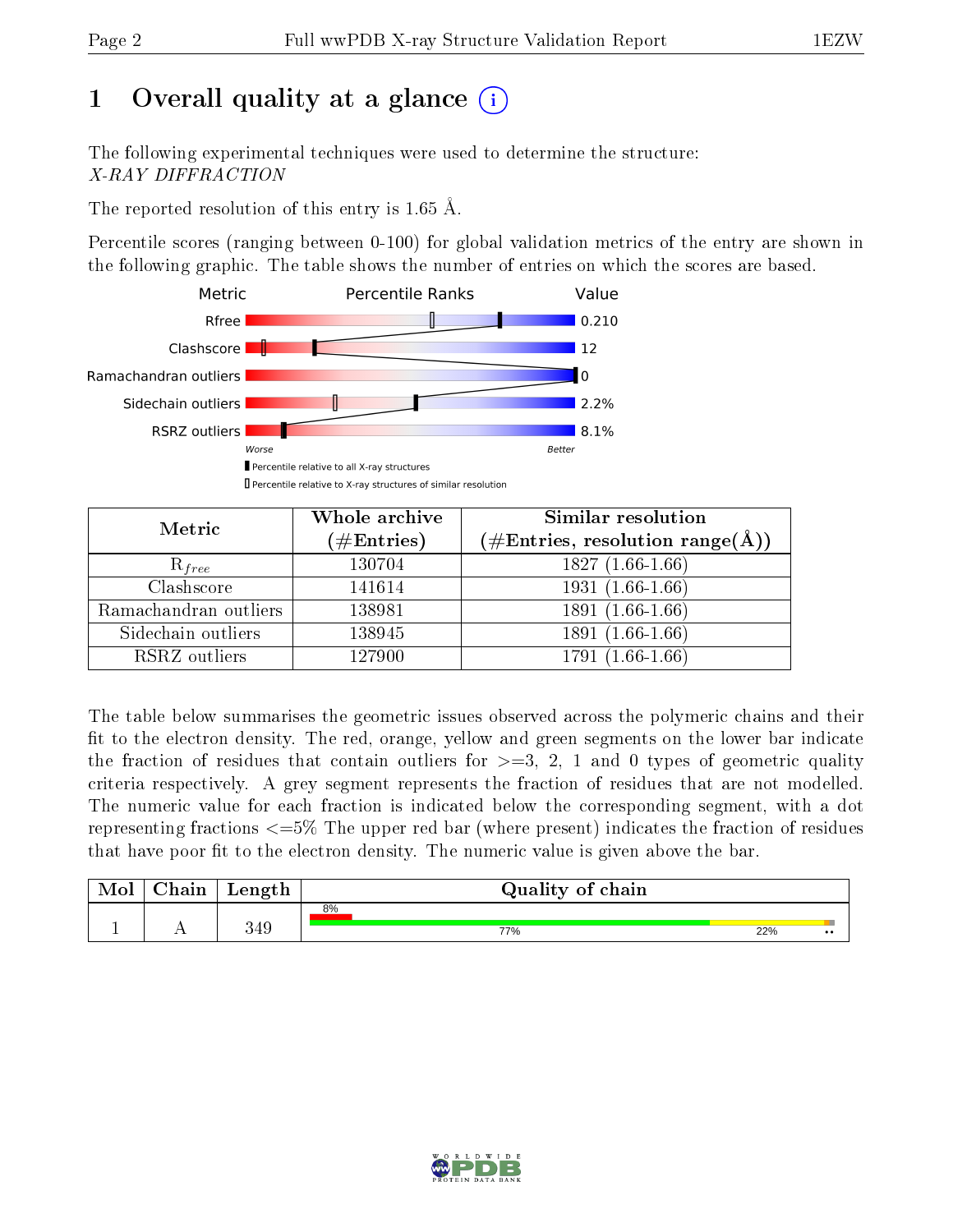# 2 Entry composition (i)

There are 4 unique types of molecules in this entry. The entry contains 2959 atoms, of which 0 are hydrogens and 0 are deuteriums.

In the tables below, the ZeroOcc column contains the number of atoms modelled with zero occupancy, the AltConf column contains the number of residues with at least one atom in alternate conformation and the Trace column contains the number of residues modelled with at most 2 atoms.

• Molecule 1 is a protein called COENZYME F420-DEPENDENT N5, N10-METHYLENETE TRAHYDROMETHANOPTERIN REDUCTASE.

| Mol | Chain Residues | $\rm{Atoms}$              |          |      |     | ZeroOcc | $\mid$ AltConf $\mid$ Trace |  |  |
|-----|----------------|---------------------------|----------|------|-----|---------|-----------------------------|--|--|
|     | 347            | $\mathrm{Tota}_1$<br>2737 | $1750\,$ | -437 | 539 |         |                             |  |  |

There is a discrepancy between the modelled and reference sequences:

|     |     |     | Chain   Residue   Modelled   Actual   Comment | Reference                           |
|-----|-----|-----|-----------------------------------------------|-------------------------------------|
| 344 | ILЕ | LEU |                                               | $\vert$ CONFLICT $\vert$ UNP Q8TXY4 |

• Molecule 2 is MAGNESIUM ION (three-letter code: MG) (formula: Mg).

|  | $\text{Mol}$   Chain   Residues | Atoms | $ZeroOcc \   \ AltConf$ |  |
|--|---------------------------------|-------|-------------------------|--|
|  |                                 | Total |                         |  |

Molecule 3 is CHLORIDE ION (three-letter code: CL) (formula: Cl).

|  | $\text{Mol}$   Chain   Residues | <b>Atoms</b> | $\rm{ZeroOcc} \mid \rm{AltConf} \mid$ |
|--|---------------------------------|--------------|---------------------------------------|
|  |                                 | Total        |                                       |

• Molecule 4 is water.

| $\text{Mol}$ | $\mid$ Chain $\mid$ Residues | Atoms        | $ZeroOcc \mid AltConf$ |  |
|--------------|------------------------------|--------------|------------------------|--|
|              | ววเ                          | Total<br>220 |                        |  |

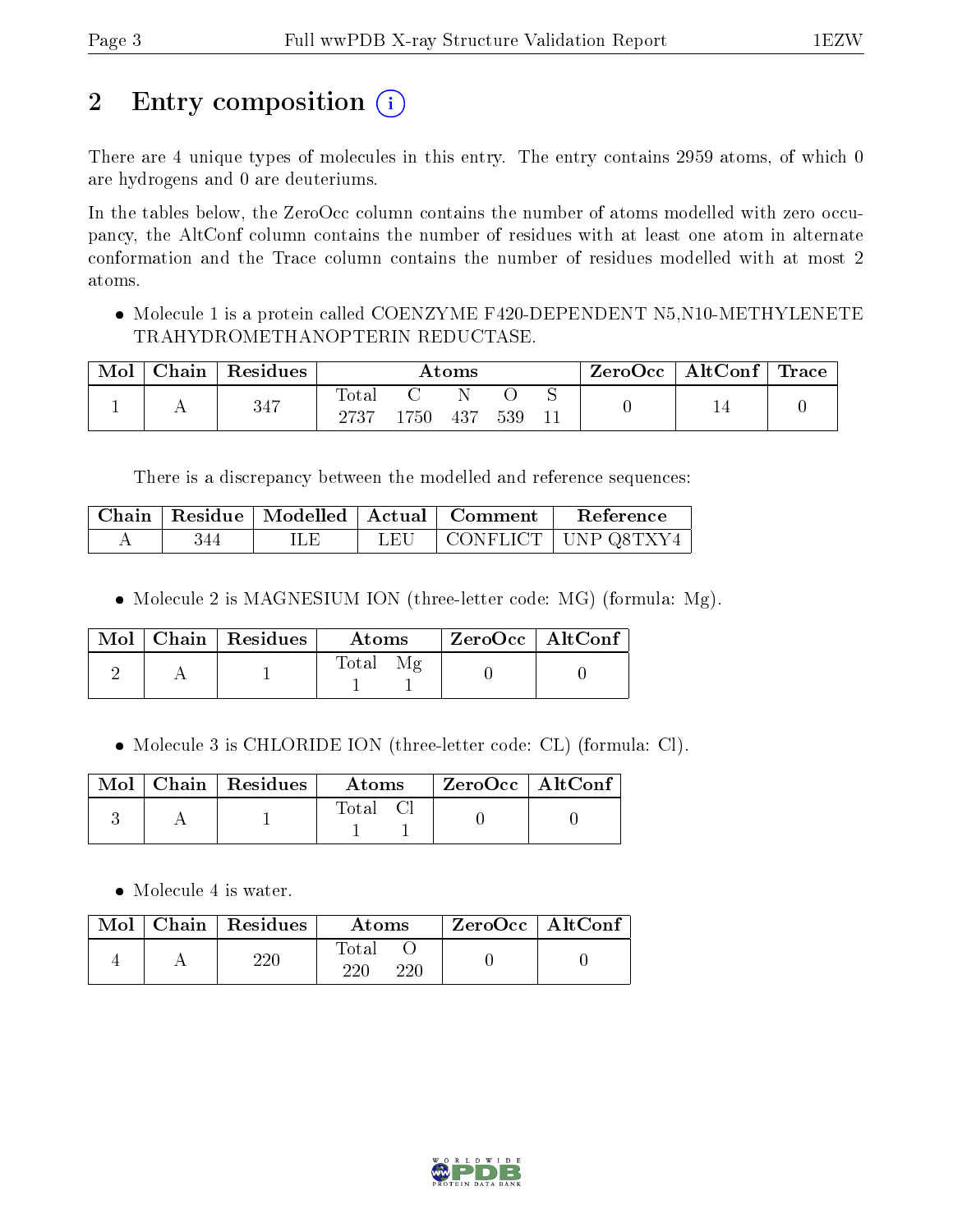## 3 Residue-property plots  $(i)$

These plots are drawn for all protein, RNA, DNA and oligosaccharide chains in the entry. The first graphic for a chain summarises the proportions of the various outlier classes displayed in the second graphic. The second graphic shows the sequence view annotated by issues in geometry and electron density. Residues are color-coded according to the number of geometric quality criteria for which they contain at least one outlier: green  $= 0$ , yellow  $= 1$ , orange  $= 2$  and red  $= 3$  or more. A red dot above a residue indicates a poor fit to the electron density ( $RSRZ > 2$ ). Stretches of 2 or more consecutive residues without any outlier are shown as a green connector. Residues present in the sample, but not in the model, are shown in grey.

• Molecule 1: COENZYME F420-DEPENDENT N5,N10-METHYLENETETRAHYDROMETH ANOPTERIN REDUCTASE



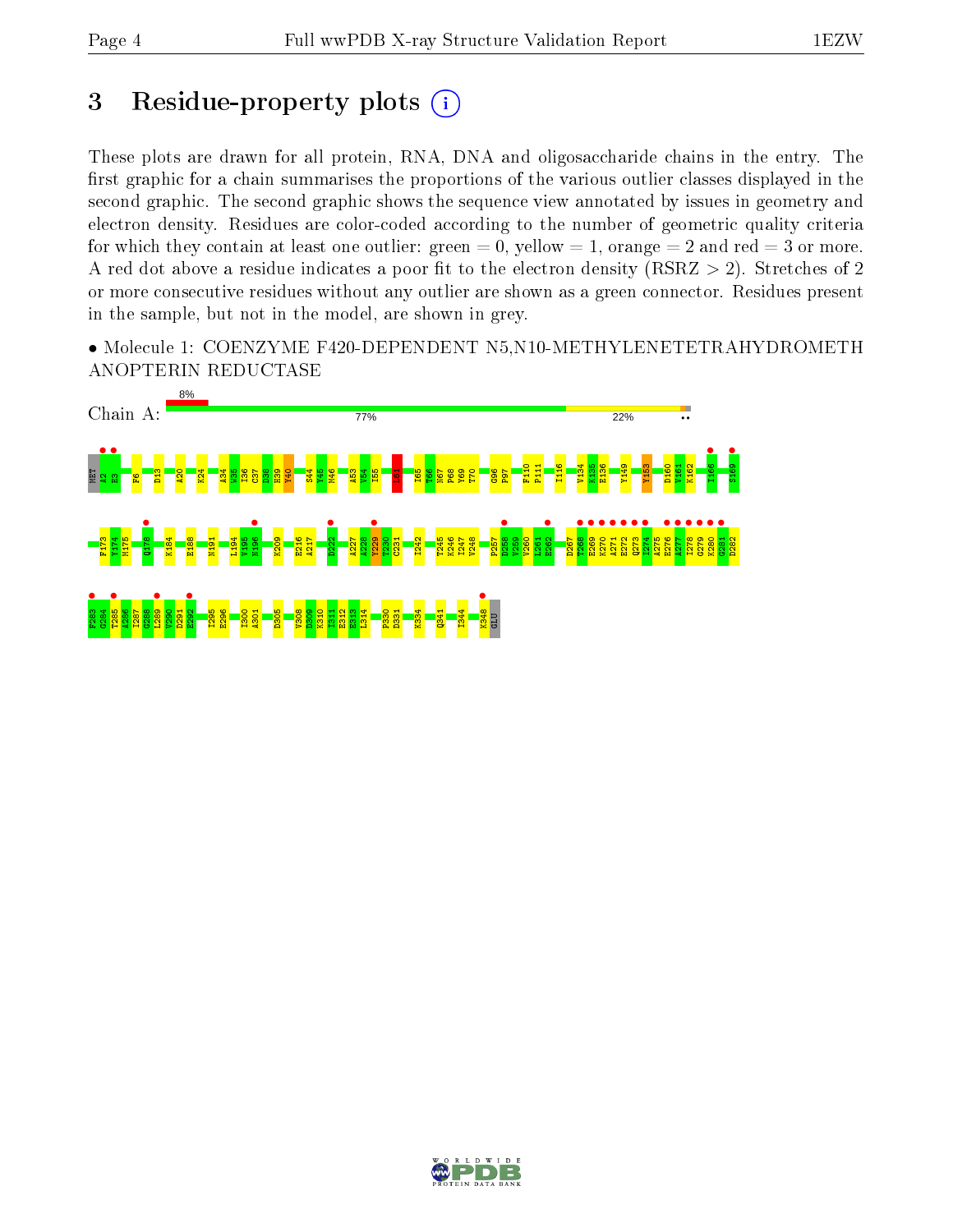## 4 Data and refinement statistics  $(i)$

| Property                                                                | Value                                              | Source     |
|-------------------------------------------------------------------------|----------------------------------------------------|------------|
| Space group                                                             | F 2 2 2                                            | Depositor  |
| Cell constants                                                          | 144.10Å<br>$90.20\text{\AA}$<br>$152.10\text{\AA}$ | Depositor  |
| a, b, c, $\alpha$ , $\beta$ , $\gamma$                                  | $90.00^\circ$<br>$90.00^\circ$<br>$90.00^\circ$    |            |
| Resolution $(A)$                                                        | 20.00<br>$-1.65$                                   | Depositor  |
|                                                                         | 9.90<br>1.65<br>$\frac{1}{2}$                      | <b>EDS</b> |
| % Data completeness                                                     | $98.8(20.00-1.65)$                                 | Depositor  |
| (in resolution range)                                                   | 98.9 (9.90-1.65)                                   | <b>EDS</b> |
| $R_{merge}$                                                             | 0.05                                               | Depositor  |
| $\mathbf{R}_{sym}$                                                      | (Not available)                                    | Depositor  |
| $\langle I/\sigma(I) \rangle^{-1}$                                      | $2.77$ (at 1.65Å)                                  | Xtriage    |
| Refinement program                                                      | $CNS$ 0.3                                          | Depositor  |
|                                                                         | $0.198$ , $0.212$                                  | Depositor  |
| $R, R_{free}$                                                           | 0.193,<br>0.210                                    | DCC        |
| $R_{free}$ test set                                                     | 2963 reflections $(5.07\%)$                        | wwPDB-VP   |
| Wilson B-factor $(A^2)$                                                 | $20.6\,$                                           | Xtriage    |
| Anisotropy                                                              | 0.519                                              | Xtriage    |
| Bulk solvent $k_{sol}(\mathrm{e}/\mathrm{A}^3),\,B_{sol}(\mathrm{A}^2)$ | $0.49$ , 70.4                                      | <b>EDS</b> |
| L-test for $\mathrm{twinning}^2$                                        | $< L >$ = 0.50, $< L^2 >$ = 0.33                   | Xtriage    |
| Estimated twinning fraction                                             | No twinning to report.                             | Xtriage    |
| $F_o, F_c$ correlation                                                  | $0.96\,$                                           | <b>EDS</b> |
| Total number of atoms                                                   | 2959                                               | wwPDB-VP   |
| Average B, all atoms $(A^2)$                                            | 28.0                                               | wwPDB-VP   |

Xtriage's analysis on translational NCS is as follows: The largest off-origin peak in the Patterson function is  $4.35\%$  of the height of the origin peak. No significant pseudotranslation is detected.

<sup>&</sup>lt;sup>2</sup>Theoretical values of  $\langle |L| \rangle$ ,  $\langle L^2 \rangle$  for acentric reflections are 0.5, 0.333 respectively for untwinned datasets, and 0.375, 0.2 for perfectly twinned datasets.



<span id="page-4-1"></span><span id="page-4-0"></span><sup>1</sup> Intensities estimated from amplitudes.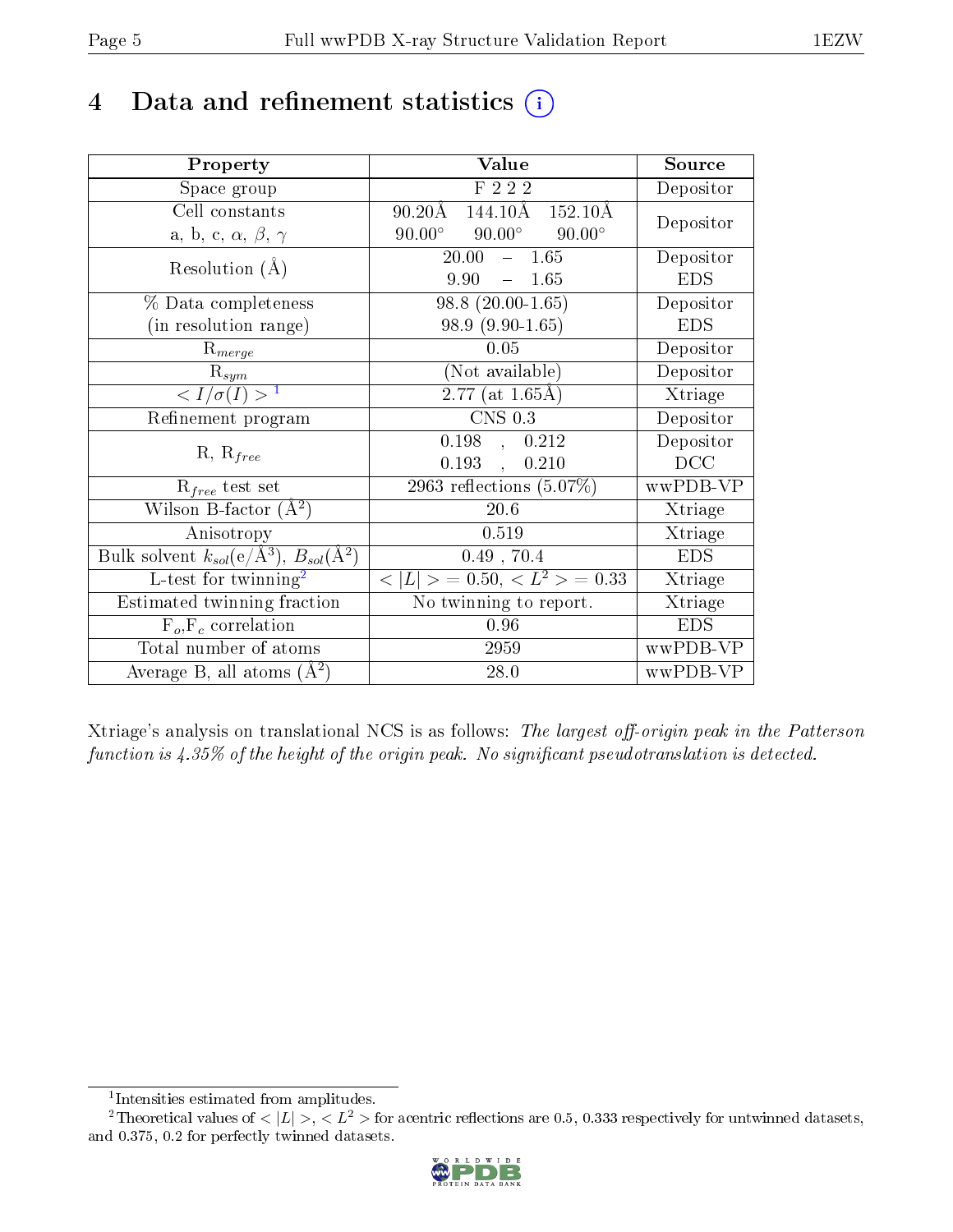# 5 Model quality  $(i)$

### 5.1 Standard geometry  $(i)$

Bond lengths and bond angles in the following residue types are not validated in this section: MG, CL

The Z score for a bond length (or angle) is the number of standard deviations the observed value is removed from the expected value. A bond length (or angle) with  $|Z| > 5$  is considered an outlier worth inspection. RMSZ is the root-mean-square of all Z scores of the bond lengths (or angles).

| $Mol$   Chain |      | Bond lengths       | Bond angles |                 |  |
|---------------|------|--------------------|-------------|-----------------|--|
|               | RMSZ | # $ Z  > 5$        | RMSZ        | $\# Z  > 5$     |  |
|               | 0.66 | $1/2793$ $(0.0\%)$ | 0.86        | $5/3791(0.1\%)$ |  |

Chiral center outliers are detected by calculating the chiral volume of a chiral center and verifying if the center is modelled as a planar moiety or with the opposite hand.A planarity outlier is detected by checking planarity of atoms in a peptide group, atoms in a mainchain group or atoms of a sidechain that are expected to be planar.

|  | $\mid$ Mol $\mid$ Chain $\mid$ #Chirality outliers $\mid$ #Planarity outliers $\mid$ |
|--|--------------------------------------------------------------------------------------|
|  |                                                                                      |

All (1) bond length outliers are listed below:

|  |  | $\mid$ Mol $\mid$ Chain $\mid$ Res $\mid$ Type $\mid$ Atoms $\mid$ | $\overline{L}$ | $\Box$ Observed( $\AA$ ) $\Box$ Ideal( $\AA$ ) |  |
|--|--|--------------------------------------------------------------------|----------------|------------------------------------------------|--|
|  |  | MET   SD-CE   -6.47                                                |                |                                                |  |

All (5) bond angle outliers are listed below:

| Mol | Chain | Res                   | Type   | Atoms       |         | Observed $(°)$ | Ideal(°) |
|-----|-------|-----------------------|--------|-------------|---------|----------------|----------|
|     |       | 61 A                  | LEU    | $CA-CB-CG$  | 8.38    | 134.56         | 115.30   |
|     |       | $\vert B \vert$<br>61 | LEU    | $CA-CB-CG$  | 8.38    | 134.56         | 115.30   |
|     |       | 231                   | CYS    | $N$ -CA-C   | $-5.81$ | 95.33          | 111.00   |
|     |       | 13                    | ASP    | $CB-CG-OD2$ | 5.61    | 123.35         | 118.30   |
|     |       | 46                    | M ET L | $CG-SD-CE$  | 5.45    | 108.92         | 100.20   |

There are no chirality outliers.

All (1) planarity outliers are listed below:

| $\lceil\,\mathrm{Mol}\, \rceil$ Chain $\mid\mathrm{Res}\mid\mathrm{Type}\mid\cdot\rceil$ |      | Group     |
|------------------------------------------------------------------------------------------|------|-----------|
|                                                                                          | TYR. | Sidechain |

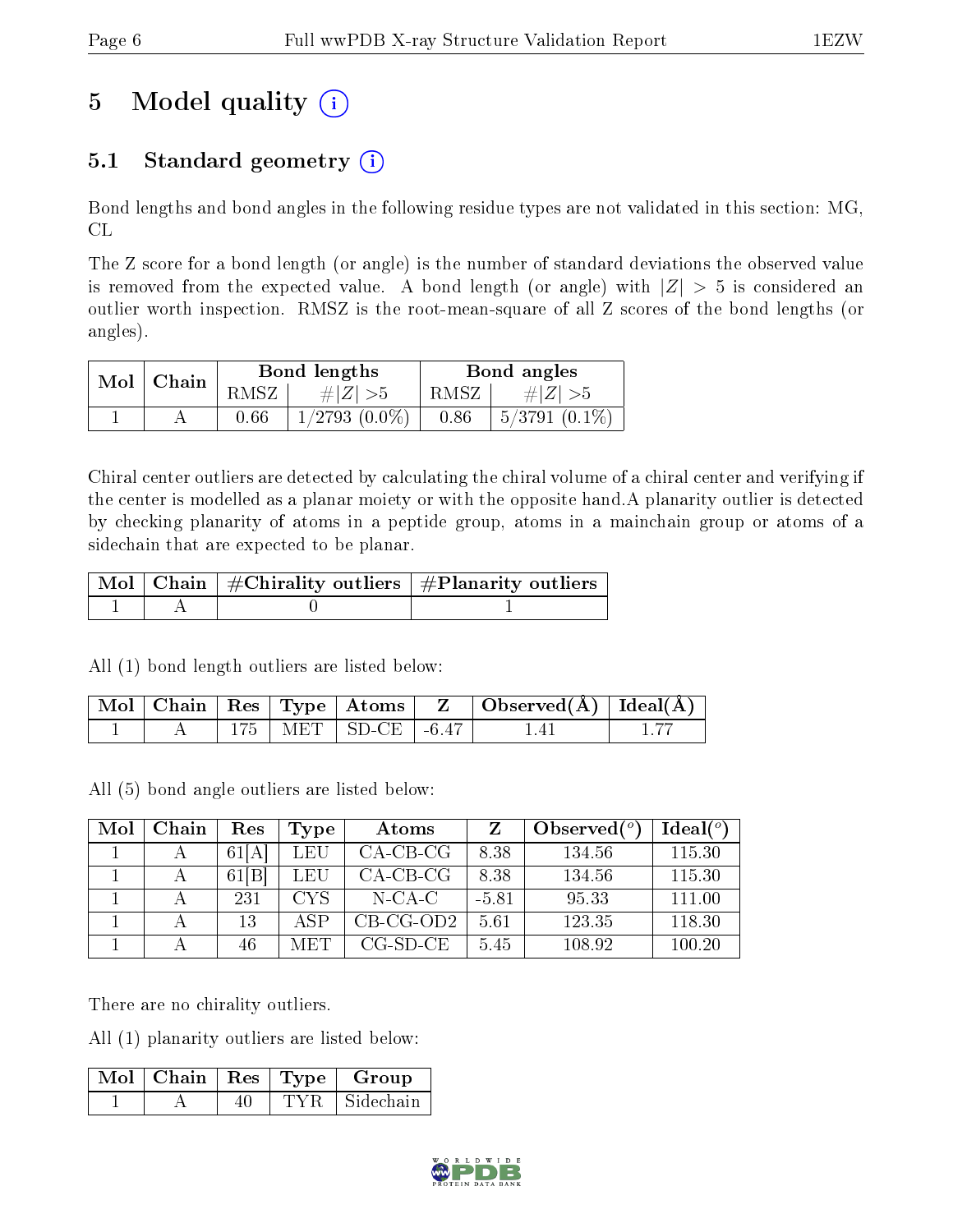### 5.2 Too-close contacts  $(i)$

In the following table, the Non-H and H(model) columns list the number of non-hydrogen atoms and hydrogen atoms in the chain respectively. The H(added) column lists the number of hydrogen atoms added and optimized by MolProbity. The Clashes column lists the number of clashes within the asymmetric unit, whereas Symm-Clashes lists symmetry related clashes.

|  |      |      | Mol   Chain   Non-H   H(model)   H(added)   Clashes   Symm-Clashes |
|--|------|------|--------------------------------------------------------------------|
|  | 2737 | 2715 |                                                                    |
|  |      |      |                                                                    |
|  |      |      |                                                                    |
|  | 220  |      |                                                                    |
|  | 2959 | 2715 |                                                                    |

The all-atom clashscore is defined as the number of clashes found per 1000 atoms (including hydrogen atoms). The all-atom clashscore for this structure is 12.

All (67) close contacts within the same asymmetric unit are listed below, sorted by their clash magnitude.

| Atom-1             | Atom-2                        | Interatomic    | Clash           |
|--------------------|-------------------------------|----------------|-----------------|
|                    |                               | distance $(A)$ | overlap $(\AA)$ |
| 1:A:37[B]:CYS:SG   | 1:A:39[B]:HIS:HE1             | 1.87           | 0.96            |
| 1:A:37[B]:CYS:SG   | 1:A:39[B]:HIS:CE1             | 2.62           | 0.93            |
| 1:A:24:LYS:HE2     | 4:A:659:HOH:O                 | 1.71           | 0.90            |
| 1:A:173:PHE:H      | 1:A:191:ASN:HD22              | 1.16           | 0.89            |
| 1:A:67:ASN:HD22    | 1: A:69:TYR:H                 | 1.29           | 0.80            |
| 1:A:296[B]:GLU:OE1 | 1:A:310:LYS:NZ                | 2.20           | 0.74            |
| 1:A:194:LEU:HD22   | 1: A:229:TYR:CE1              | 2.23           | 0.73            |
| 1:A:65:ILE:HD12    | 1: A:96: GLY: HA3             | 1.73           | 0.70            |
| 1:A:136[B]:GLU:HG2 | 1:A:149:TYR:CE1               | 2.28           | 0.69            |
| 1: A:348:LYS:HG3   | 1:A:348:LYS:O                 | 1.92           | 0.69            |
| 1:A:271:ALA:O      | 1: A:272: GLU:HB3             | 1.92           | 0.68            |
| 1:A:270:LYS:HE3    | 1:A:291:ASP:OD1               | 1.94           | 0.68            |
| 1:A:272:GLU:HA     | 1:A:275:ALA:HB3               | 1.77           | 0.66            |
| 1: A:276: GLU:O    | 1:A:280:LYS:HB2               | 1.95           | 0.66            |
| 1:A:136[B]:GLU:HG2 | 1: A:149:TYR:CD1              | 2.30           | 0.66            |
| 1:A:271:ALA:C      | 1:A:273:GLN:H                 | 1.99           | 0.65            |
| 1:A:67:ASN:HD21    | 1: A:70:THR:H                 | 1.45           | 0.64            |
| 1:A:55[A]:ILE:HG22 | 1:A:55[A]:ILE:O               | 1.96           | 0.64            |
| 1:A:68:PRO:HB3     | 1:A:134:VAL:HG21              | 1.81           | 0.62            |
| 1: A:269: GLU:C    | 1:A:271:ALA:H                 | 2.06           | 0.59            |
| 1:A:300:ILE:HD11   | 1:A:314:LEU:HD11              | 1.83           | 0.59            |
| 1:A:257:PRO:HG2    | $1:A:260:\overline{VAL:HG23}$ | 1.85           | 0.58            |
| 1:A:331:ASP:CG     | 1: A: 334: LYS: HD3           | 2.24           | 0.58            |

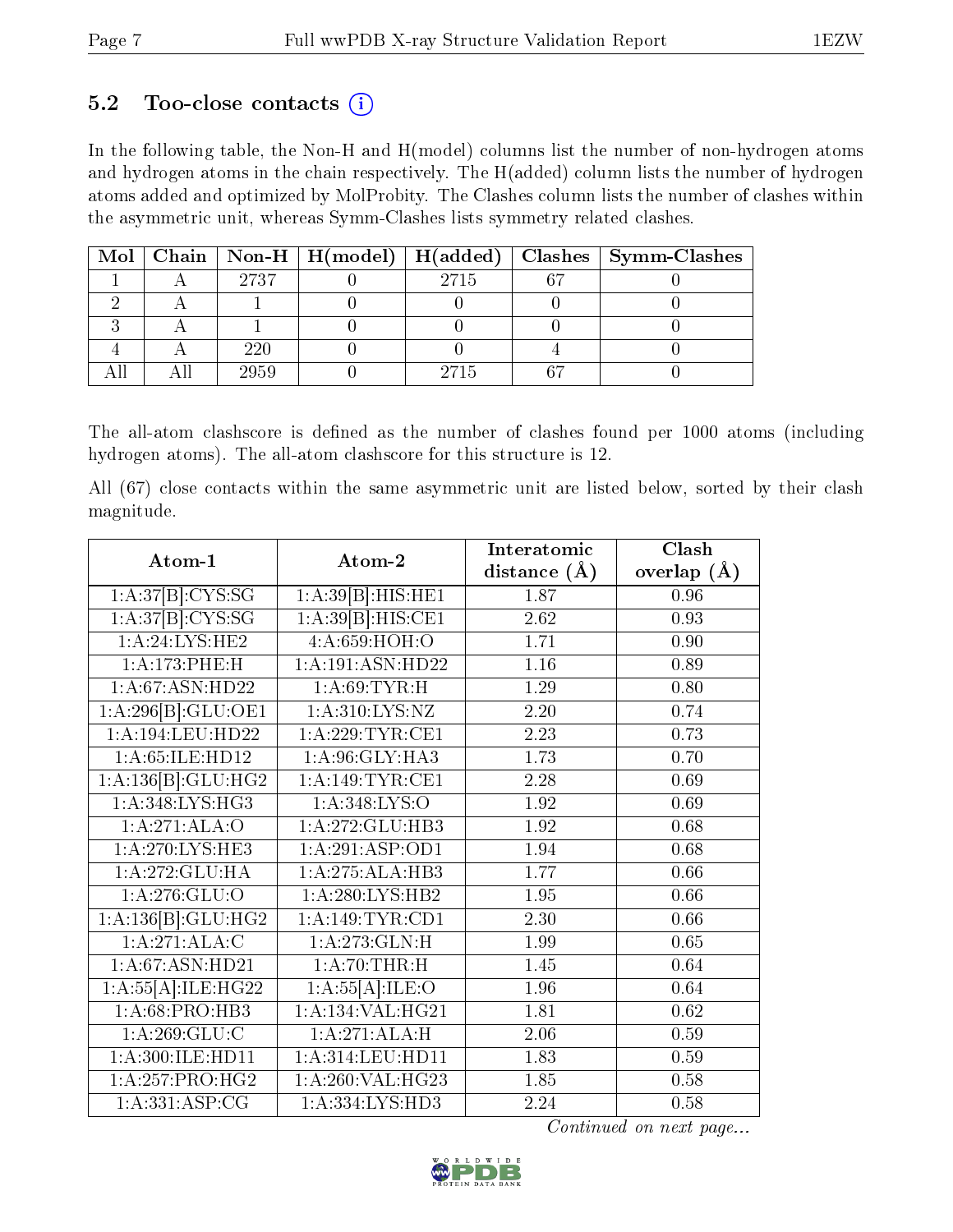| Atom-1                            | Atom-2              | Interatomic       | $\overline{\text{Clash}}$ |
|-----------------------------------|---------------------|-------------------|---------------------------|
|                                   |                     | distance $(\AA)$  | overlap $(A)$             |
| 1:A:331:ASP:OD1                   | 1:A:334:LYS:HD3     | 2.04              | 0.58                      |
| 1:A:267:ASP:CG                    | 1: A:270: LYS: HG2  | $\overline{2.25}$ | 0.57                      |
| 1:A:300:ILE:HD11                  | 1: A:314:LEU:CD1    | 2.36              | 0.56                      |
| 1:A:160:ASP:OD2                   | 1:A:162[B]:LYS:HE2  | 2.06              | 0.56                      |
| 1:A:272:GLU:HA                    | 1:A:275:ALA:CB      | 2.36              | 0.55                      |
| 1:A:44[A]:SER:HB2                 | 4:A:423:HOH:O       | 2.07              | $0.55\,$                  |
| 1:A:296[A]:GLU:OE2                | 4:A:567:HOH:O       | 2.18              | $0.55\,$                  |
| 1:A:110:PHE:HA                    | 1:A:111[A]:PRO:C    | 2.27              | 0.55                      |
| 1:A:278:ILE:C                     | 1: A:280:LYS:H      | 2.10              | 0.54                      |
| 1: A:348: LYS: CG                 | 1:A:348:LYS:O       | 2.54              | 0.54                      |
| 1:A:267:ASP:OD1                   | 1: A:269: GLU:HB2   | 2.08              | 0.53                      |
| 1:A:20:ALA:HB1                    | 1:A:55[B]:ILE:HDI1  | 1.90              | 0.53                      |
| 1: A:110: PHE: HA                 | 1:A:111[B]:PRO:C    | 2.30              | 0.52                      |
| 1:A:296[B]:GLU:HA                 | 1:A:296[B]:GLU:OE1  | 2.08              | 0.52                      |
| 1:A:61[B]:LEU:N                   | 1:A:61[B]:LEU:HD12  | 2.24              | 0.52                      |
| 1:A:68:PRO:HB3                    | 1: A: 134: VAL: CG2 | 2.41              | 0.49                      |
| 1:A:194:LEU:HD23                  | 1:A:227:ALA:HB3     | 1.93              | 0.49                      |
| 1:A:271:ALA:C                     | 1: A:273: GLN:N     | 2.66              | 0.48                      |
| 1:A:341:GLN:HG3                   | 4:A:865:HOH:O       | $\overline{2.13}$ | 0.48                      |
| 1:A:55[A]:ILE:CG2                 | 1:A:55[A]:ILE:O     | 2.62              | 0.47                      |
| $1:\overline{A:242:\!1LE:\!HG23}$ | 1: A:295: ILE: HD13 | $\overline{1.95}$ | $\overline{0.47}$         |
| 1:A:282:ASP:OD2                   | 1: A:285:THR:CG2    | 2.64              | 0.46                      |
| 1:A:188:GLU:HG3                   | 1:A:217:ALA:HB2     | 1.97              | 0.46                      |
| 1:A:53:ALA:HA                     | 1:A:61[A].LEU:HD21  | 1.98              | 0.45                      |
| 1:A:245:THR:HG21                  | 1:A:301:ALA:HB2     | 1.99              | 0.45                      |
| 1:A:68:PRO:HD3                    | 1: A:96: GLY:O      | $2.16\,$          | 0.45                      |
| 1: A:67: ASN:ND2                  | 1:A:70:THR:H        | 2.12              | 0.44                      |
| 1: A:257:PRO:HG2                  | 1: A:260: VAL: CG2  | 2.47              | 0.43                      |
| 1:A:162[A]:LYS:HE2                | 1:A:162[A]:LYS:HB2  | 1.85              | 0.43                      |
| 1:A:184:LYS:NZ                    | 1:A:216:GLU:OE1     | 2.52              | 0.43                      |
| 1:A:209[A]:LYS:HD3                | 1:A:209[A]:LYS:HA   | 1.89              | 0.43                      |
| 1:A:331:ASP:CB                    | 1: A: 334: LYS: HD3 | 2.49              | 0.43                      |
| 1: A:247: ILE: HG23               | 1:A:248:VAL:N       | 2.34              | 0.42                      |
| 1:A:34:ALA:O                      | 1:A:61[B]:LEU:HA    | 2.20              | 0.42                      |
| 1: A:278: ILE:HG22                | 1:A:279:GLY:N       | 2.34              | 0.42                      |
| 1: A:282: ASP:OD2                 | 1: A:285:THR:HG23   | $2.20\,$          | 0.42                      |
| 1: A:308: VAL:O                   | 1: A:312: GLU: HG3  | 2.19              | 0.42                      |
| 1:A:246:LYS:HB3                   | 1: A:287: ILE: HG23 | $2.02\,$          | 0.42                      |
| 1:A:116[B]:ILE:HG22               | 1:A:153[B]:TYR:CE1  | 2.55              | 0.41                      |
| 1: A:6: PHE:CD1                   | 1: A:344: ILE: HG12 | 2.55              | 0.41                      |
| 1:A:271:ALA:O                     | 1: A:273: GLN:N     | 2.52              | 0.41                      |

Continued from previous page...

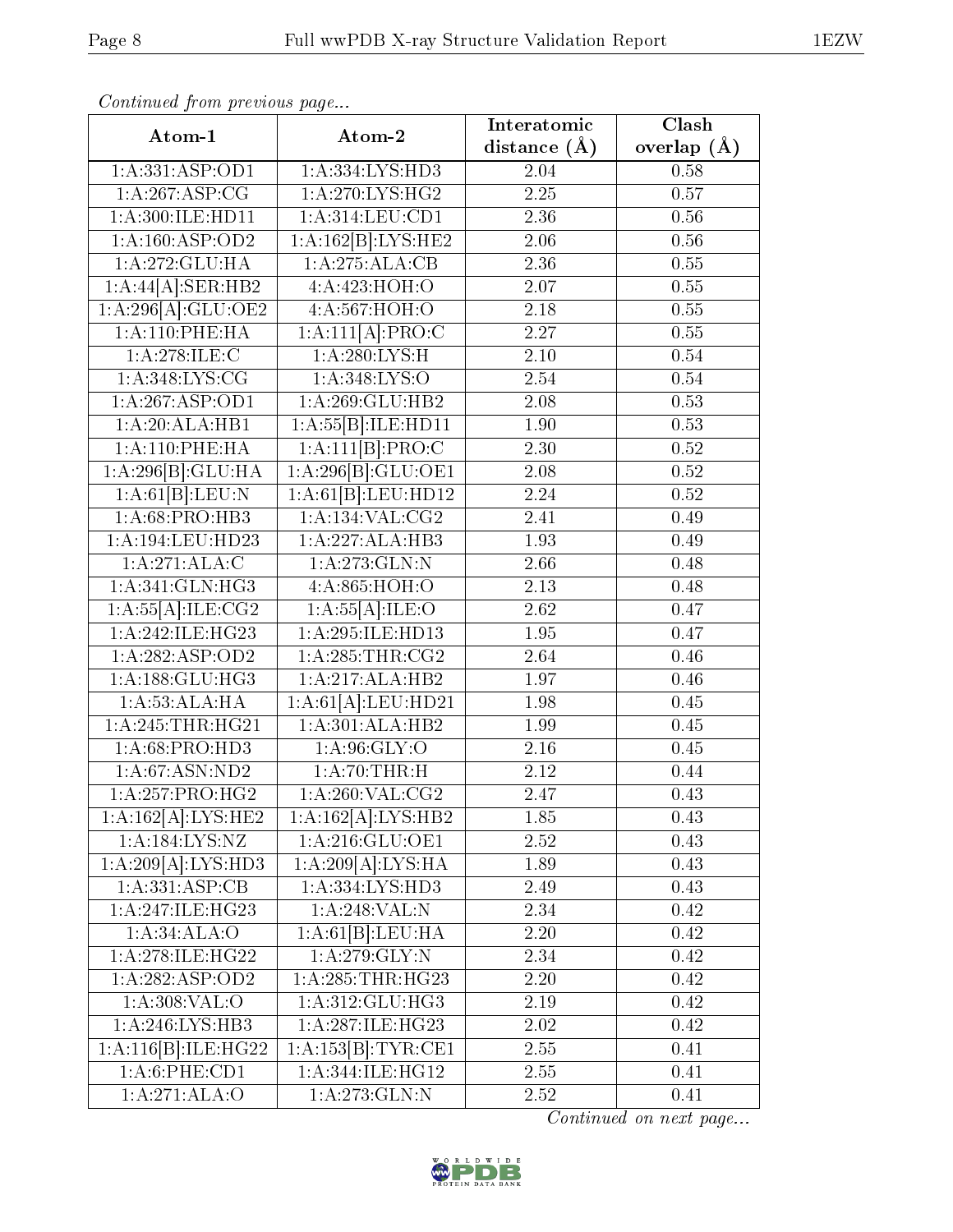| Atom-1                    | $\boldsymbol{\mathrm{Atom}\text{-}2}$ | Interatomic<br>distance $(\AA)$ | Clash<br>overlap $(A)$ |
|---------------------------|---------------------------------------|---------------------------------|------------------------|
| 1: A:40: TYR:CD1          | 1:A:40:TYR:C                          | 2.95                            | 0.40                   |
| $1:$ A $:36:$ IL E: HD13. | 1: A:36: ILE:HA                       | 1.96                            | 0.40                   |
| 1: A:285:THR:O            | 1: A:289:LEU:HG                       | 2 21                            | () 40                  |

Continued from previous page...

There are no symmetry-related clashes.

#### 5.3 Torsion angles  $(i)$

#### 5.3.1 Protein backbone (i)

In the following table, the Percentiles column shows the percent Ramachandran outliers of the chain as a percentile score with respect to all X-ray entries followed by that with respect to entries of similar resolution.

The Analysed column shows the number of residues for which the backbone conformation was analysed, and the total number of residues.

| Mol   Chain | Analysed                                 | Favoured   Allowed   Outliers   Percentiles |  |                 |  |
|-------------|------------------------------------------|---------------------------------------------|--|-----------------|--|
|             | $359/349$ (103\%)   350 (98\%)   9 (2\%) |                                             |  | $\vert$ 100 100 |  |

There are no Ramachandran outliers to report.

#### 5.3.2 Protein sidechains  $(i)$

In the following table, the Percentiles column shows the percent sidechain outliers of the chain as a percentile score with respect to all X-ray entries followed by that with respect to entries of similar resolution.

The Analysed column shows the number of residues for which the sidechain conformation was analysed, and the total number of residues.

| $Mol$   Chain | Analysed                       |          | Rotameric   Outliers   Percentiles |
|---------------|--------------------------------|----------|------------------------------------|
|               | $292/280$ (104\%)   284 (97\%) | $8(3\%)$ | 19                                 |

All (8) residues with a non-rotameric sidechain are listed below:

| Mol | Chain | Res   | Type   |
|-----|-------|-------|--------|
|     |       | 61    | L HIL  |
|     |       | 61[B] | L FI 1 |
|     |       |       | PRO    |

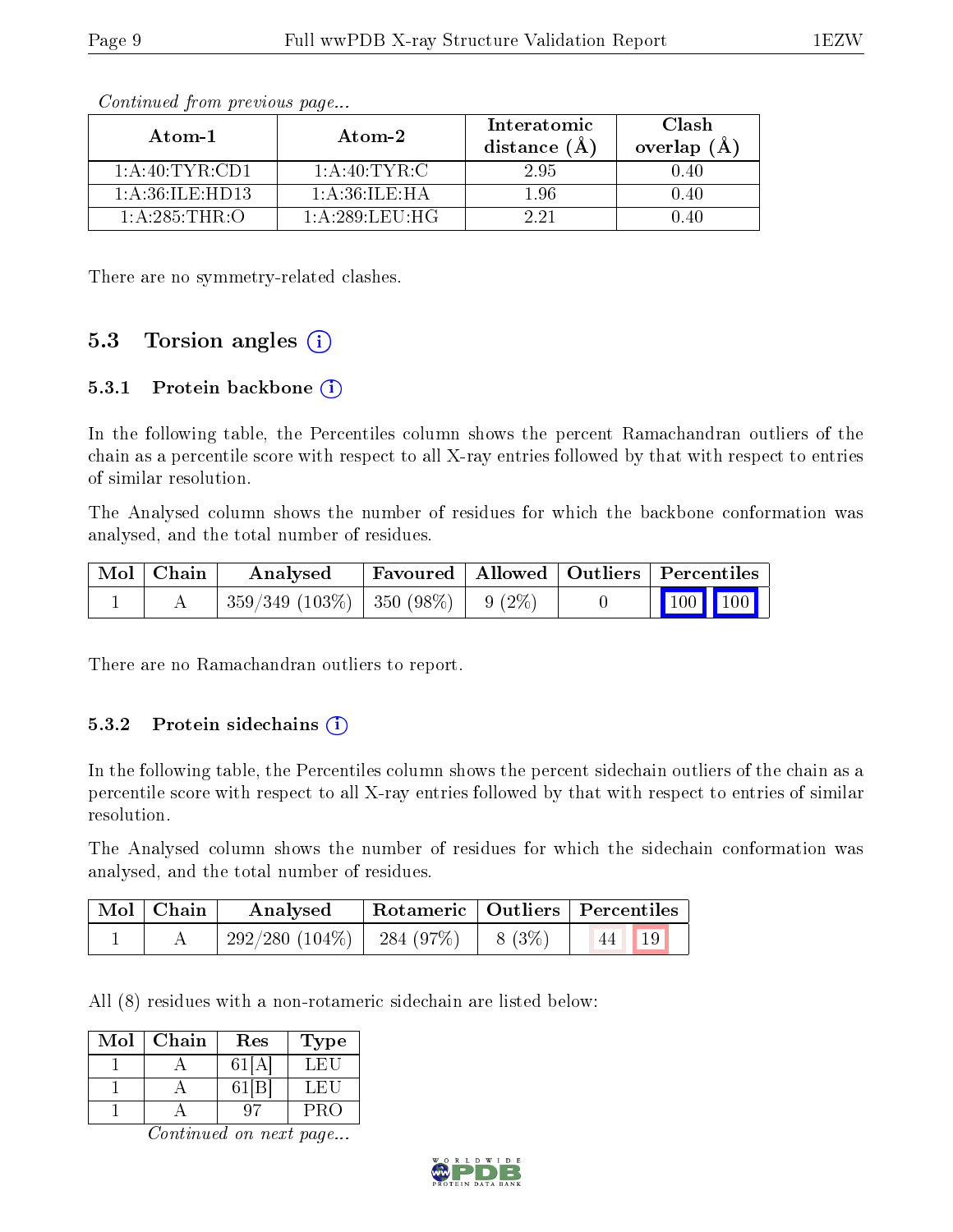Continued from previous page...

| Mol | Chain | Res    | Type       |
|-----|-------|--------|------------|
|     |       | 153[A] | TYR.       |
|     |       | 153 B  | <b>TYR</b> |
|     |       | 229    | TYR.       |
|     |       | 305    | ASP        |
|     |       | 330    | <b>PRO</b> |

Some sidechains can be flipped to improve hydrogen bonding and reduce clashes. All (3) such sidechains are listed below:

| Mol | Chain | Res | Type |
|-----|-------|-----|------|
|     |       | 67  | ASN  |
|     |       | 191 |      |
|     |       | 196 |      |

#### 5.3.3 RNA (i)

There are no RNA molecules in this entry.

### 5.4 Non-standard residues in protein, DNA, RNA chains (i)

There are no non-standard protein/DNA/RNA residues in this entry.

#### 5.5 Carbohydrates  $(i)$

There are no monosaccharides in this entry.

#### 5.6 Ligand geometry (i)

Of 2 ligands modelled in this entry, 2 are monoatomic - leaving 0 for Mogul analysis.

There are no bond length outliers.

There are no bond angle outliers.

There are no chirality outliers.

There are no torsion outliers.

There are no ring outliers.

No monomer is involved in short contacts.

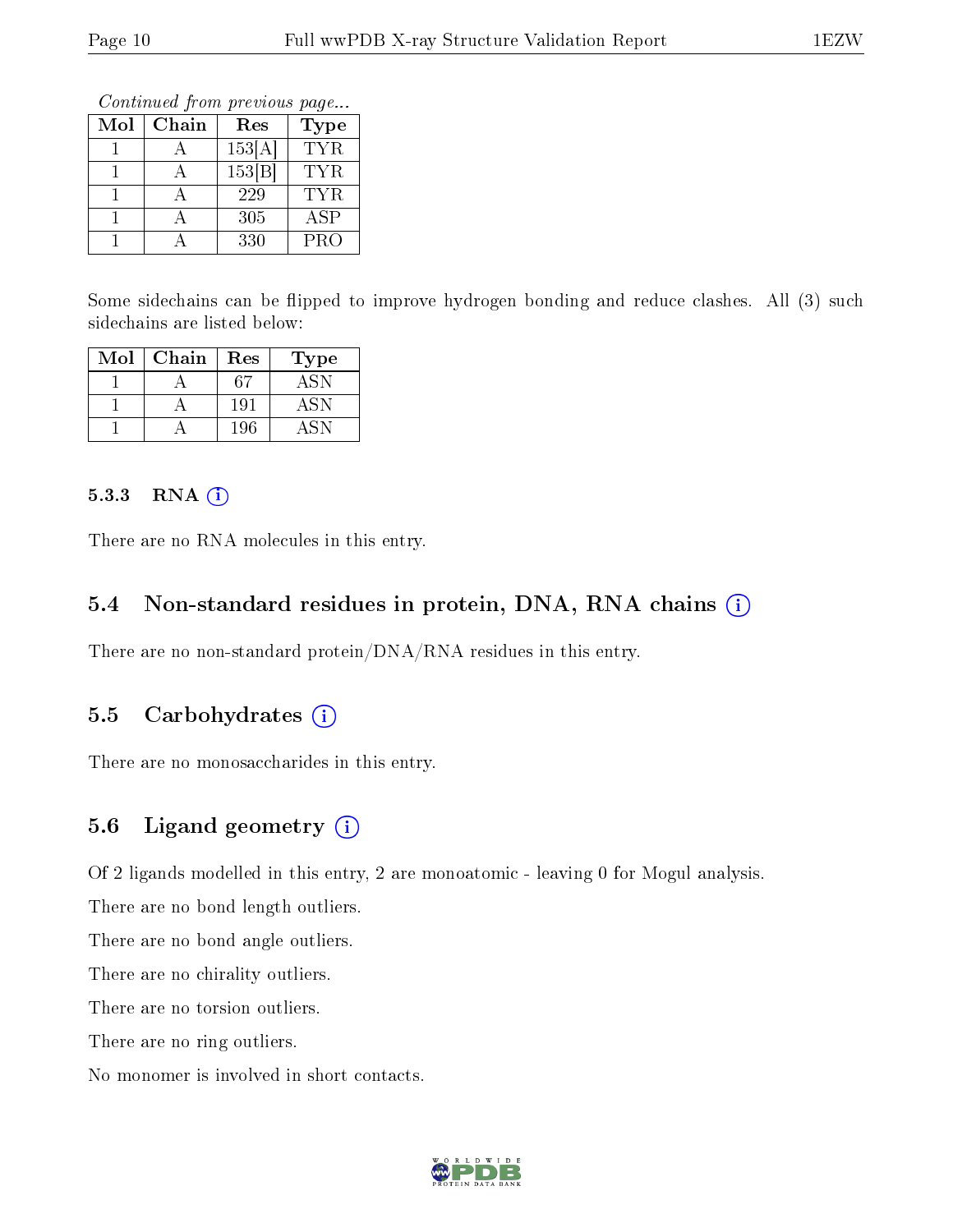### 5.7 [O](https://www.wwpdb.org/validation/2017/XrayValidationReportHelp#nonstandard_residues_and_ligands)ther polymers (i)

There are no such residues in this entry.

### 5.8 Polymer linkage issues (i)

There are no chain breaks in this entry.

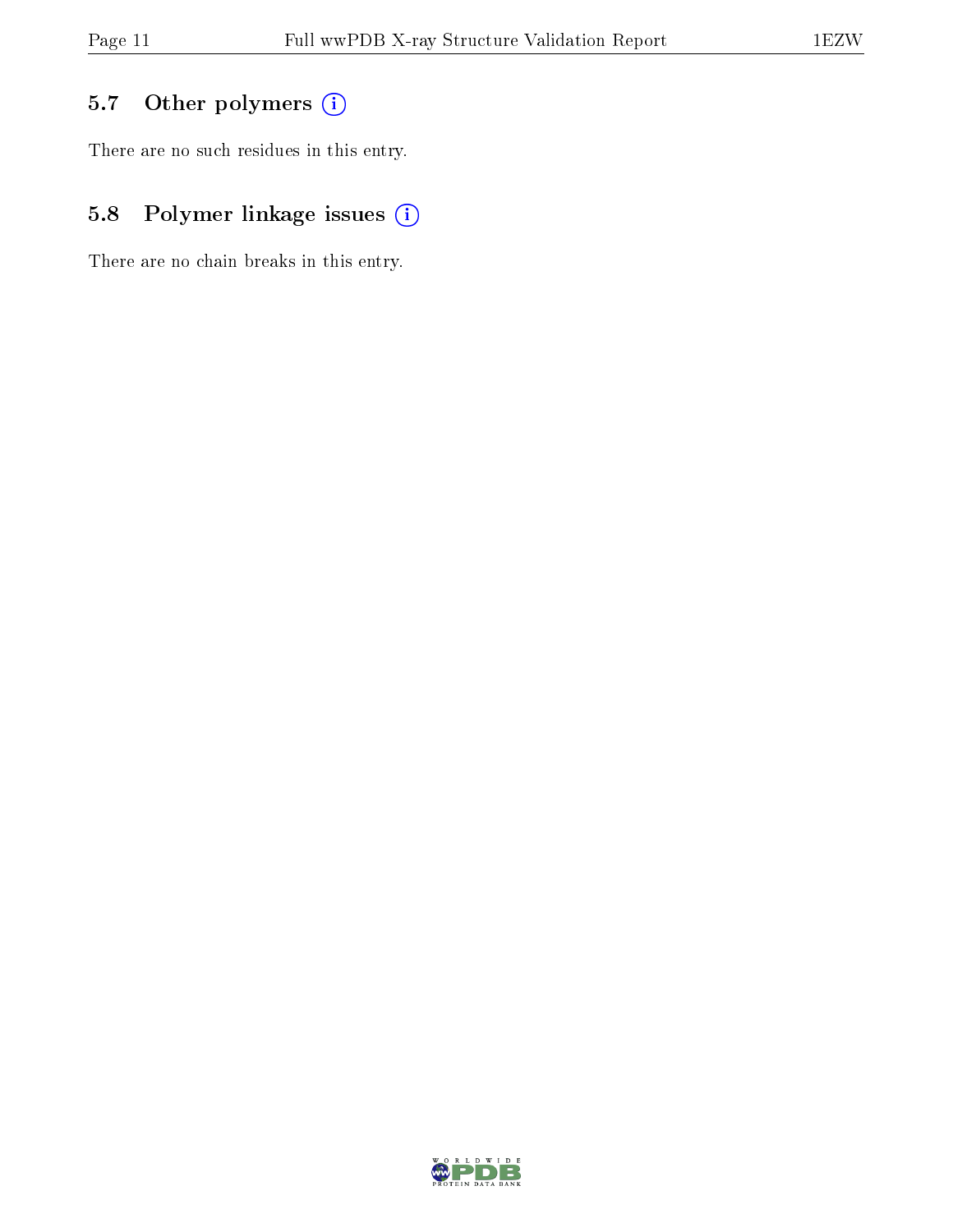## 6 Fit of model and data  $(i)$

### 6.1 Protein, DNA and RNA chains  $(i)$

In the following table, the column labelled  $#RSRZ> 2'$  contains the number (and percentage) of RSRZ outliers, followed by percent RSRZ outliers for the chain as percentile scores relative to all X-ray entries and entries of similar resolution. The OWAB column contains the minimum, median,  $95<sup>th</sup>$  percentile and maximum values of the occupancy-weighted average B-factor per residue. The column labelled ' $Q< 0.9$ ' lists the number of (and percentage) of residues with an average occupancy less than 0.9.

| $\mid$ Mol $\mid$ Chain | Analysed          | $  <$ RSRZ $>$ | $\rm \#RSRZ{>}2$                            | $\mid$ OWAB( $A^2$ ) $\mid$ Q<0.9 |  |
|-------------------------|-------------------|----------------|---------------------------------------------|-----------------------------------|--|
|                         | $ 347/349(99\%) $ | 0.09           | 28 (8%)   12   11   14, 24, 56, 68   4 (1%) |                                   |  |

All (28) RSRZ outliers are listed below:

| Mol            | Chain<br>Res       |                  | Type                      | <b>RSRZ</b>      |  |
|----------------|--------------------|------------------|---------------------------|------------------|--|
| $\mathbf{1}$   | $\overline{\rm A}$ | 279              | <b>GLY</b>                | 9.9              |  |
| $\mathbf{1}$   | $\overline{\rm A}$ | 272              | GLU                       | 7.5              |  |
| $\overline{1}$ | $\overline{A}$     | 229              | $\overline{\text{TYR}}$   | 6.4              |  |
| $\overline{1}$ | $\overline{\rm A}$ | 276              | <b>GLU</b>                | 6.2              |  |
| $\overline{1}$ | $\overline{A}$     | 285              | <b>THR</b>                | $\overline{6.0}$ |  |
| $\overline{1}$ | $\overline{\rm A}$ | 269              | $\overline{{\rm GLU}}$    | $\overline{5.5}$ |  |
| $\overline{1}$ | $\overline{\rm A}$ | 348              | $\overline{\text{LYS}}$   | $\overline{5.2}$ |  |
| $\overline{1}$ | $\overline{\rm A}$ | 278              | ILE                       | $4.\overline{8}$ |  |
| $\overline{1}$ | $\overline{\rm A}$ | 280              | <b>LYS</b>                | $\overline{4.5}$ |  |
| $\overline{1}$ | $\overline{A}$     | $\overline{2}$   | <b>ALA</b>                | $3.8\,$          |  |
| $\mathbf{1}$   | $\overline{\rm A}$ | 258              | $\overline{\text{ASP}}$   | $\overline{3.5}$ |  |
| $\overline{1}$ | $\overline{A}$     | $1\,78$          | $\overline{\text{GLN}}$   | $\overline{3.3}$ |  |
| $\overline{1}$ | $\overline{\rm A}$ | 283              | PHE                       | $3.2\,$          |  |
| $\overline{1}$ | $\overline{\rm A}$ | 196              | $\overline{\mathrm{ASN}}$ | $\overline{3.1}$ |  |
| $\overline{1}$ | $\overline{\rm A}$ | 277              | $\overline{\rm ALA}$      | $\overline{3.0}$ |  |
| $\overline{1}$ | $\overline{\rm A}$ | 169              | <b>SER</b>                | $3.0\,$          |  |
| $\overline{1}$ | $\overline{\rm A}$ | 166              | <b>ILE</b>                | $\overline{2.9}$ |  |
| $\overline{1}$ | $\overline{\rm A}$ | 271              | $\rm AL\overline{A}$      | $2.8\,$          |  |
| $\mathbf{1}$   | $\overline{\rm A}$ | 281              | <b>GLY</b>                | 2.7              |  |
| $\overline{1}$ | $\overline{\rm A}$ | $\overline{3}$   | GLU                       | $2.6\,$          |  |
| $\overline{1}$ | $\overline{\rm A}$ | 289              | <b>LEU</b>                | 2.6              |  |
| $\overline{1}$ | $\overline{\rm A}$ | 273              | $\overline{\text{GLN}}$   | $\overline{2.6}$ |  |
| $\mathbf{1}$   | А                  | 268              | <b>THR</b>                | 2.4              |  |
| $\overline{1}$ | $\overline{\rm A}$ | 274              | <b>ILE</b>                | $2\overline{.3}$ |  |
| $\overline{1}$ | $\overline{\rm A}$ | 270              | $\overline{\text{LYS}}$   | $\overline{2.3}$ |  |
| $\overline{1}$ | A                  | 222              | <b>ASP</b>                | 2.2              |  |
| $\overline{1}$ | $\overline{\rm A}$ | $\overline{292}$ | $\overline{\text{GLU}}$   | $\overline{2.1}$ |  |